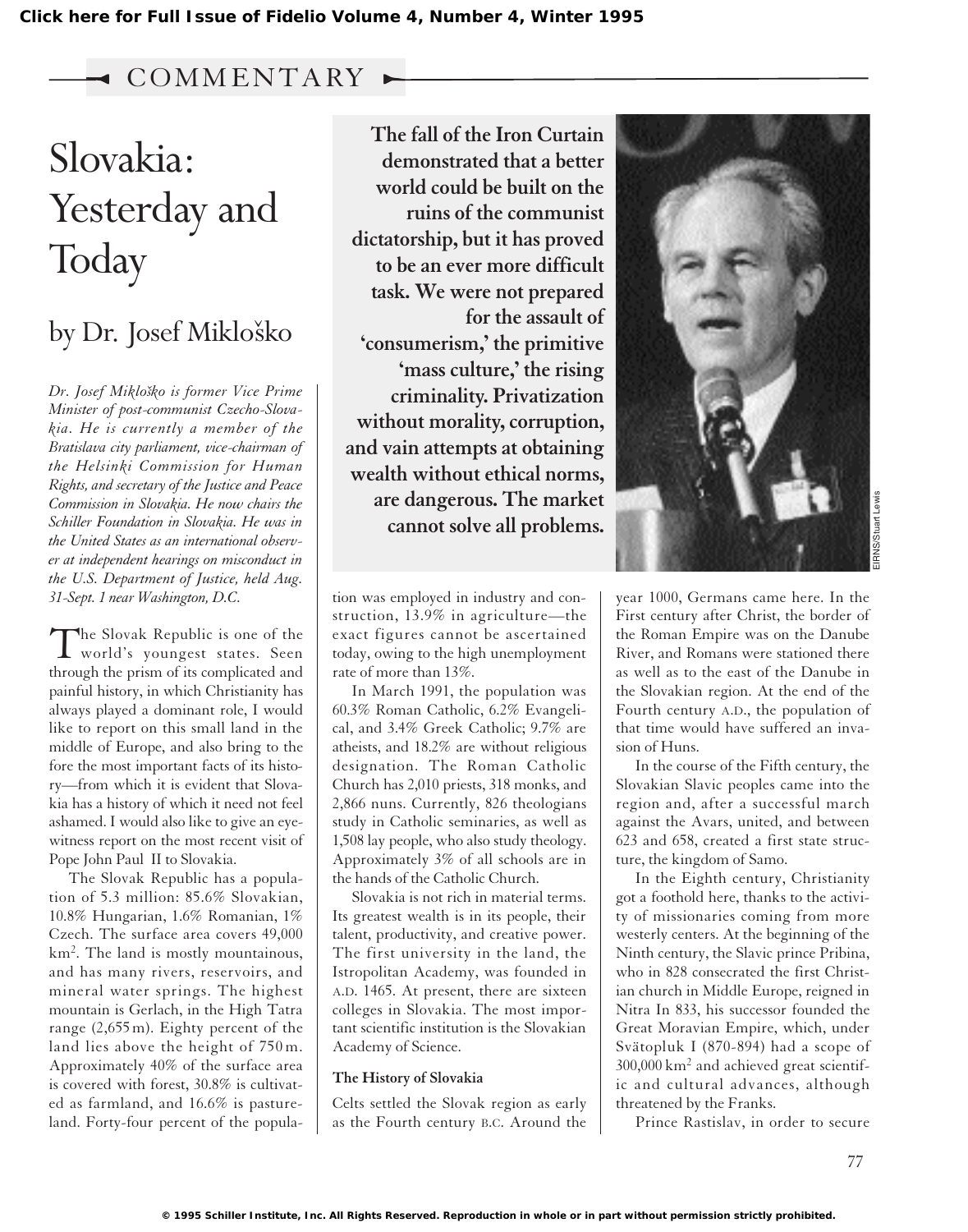**In 1968, an atempt at reform was undertaken. The leader of the Prague Spring was the Slovakian communist Alexander** Dubček. His unrealistic **dream of 'socialism with a human face' was butchered in blood by Soviet tanks. For the next twenty years, 'normalization' meant repression of human rights and freedoms.**

the independence of his empire, in 863 invited from Byzantium the missionaries SS. Constantine-Cyril and Methodius, with their disciples, into the Great Moravian Empire. They succeeded in establishing their own church province and, with Rome's permission, introduced the old Slavic language as the official language of the church.

Since 885, when the activities of Cyril and Methodius came to an end, they have remained unforgotten throughout the whole history of Slovakia, and still form today the most important cultural and religious tradition, because the characteristic Slavic language, writing, liturgy (with a special chant which represents a mixture of Byzantine and Western elements), and legal system are still standing.

At the beginning of the Tenth century, the Great Moravian Empire and that of the Franks fell under the weight of the warlike Magyar tribes, owing to the disunity of the three sons of King Svätopluk. The Slovaks in the following centuries were increasingly part of Hungary.

In the Thirteenth century, half the residents of the country were lost through the invasion of Tatars. The Hussites occupied Slovakia from 1421 to 1434. Following the battle at Mohács in 1526, Slovakia was increasingly pressed by the Turk.

Slovakia was the heartland of old Hungary, and Bratislava was Hungary's capital (until 1784), which the Haps-



burgs incorporated in their empire. The Hungarian Parliament met in Bratislava and from 1563 to 1830, and eleven Hapsburg emperors and Hungarian kings and queens were crowned here.

In the Sixteenth century, the country was won over by the Reformation—at the beginning of the Seventeenth century, 70% of the population was Evangelical or Calvinist. This changed in the course of the Seventeenth century, with the Counter-Reformation, and Slovakia became majority Roman Catholic.

At the end of the Eighteenth century, in the period of the Enlightenment, the national awakening of Slovakia began. In 1787, Anton Bernolák codified the written language for the first time. More successful, however, was Ludovít Štúr, who took not the West-Slovakian, but rather the Middle-Slovakian dialect, as the foundation of the written language. Štúr was then also one of the leaders of the unsuccessful revolutionary movement of Slovaks in 1848. In 1861, the Slovaks presented a proposal for autonomy, but neither Vienna nor Hungary recognized it.

After the Austro-Hungarian settlement in 1867, an aggressive Magyarization was introduced in Hungary, which sought to dissolve the Slovakian people. In 1906-07, Slovakian elementary schools were banned.

Following the First World War, the

Republic of Czecho-Slovakia came into being on October 28, 1918. The thenleader of Slovakia, Andrej Hlinka, said: "The thousand-year marriage with Hungary was unfortunate. We must depart from one another. . . . I'm for the Czecho-Slovakian orientation."

The Czechs understood the new republic as centrist and unitary (rather than speaking of the Slovakian nation next to the Czech—they spoke only of a Czecho-Slovakian nation), but the Slovaks wanted their autonomy from the beginning.

In 1938, the Western powers, through the Munich Treaty, sacrificed Czecho-Slovakia to Hitler. On October 6, 1938 the autonomy of Slovakia was proclaimed in Žilina; on March 14, 1939, under pressure from Hitler, Slovakia was proclaimed as an independent Slovakian Republic. On August 29, 1944, an anti-fascist revolt flamed up in Slovakia, the second-largest after Yugoslavia. The Germans occupied the nation and bloodily crushed the revolt.

Following the Second World War, Czecho-Slovakia was revived with the approval of the great powers. Unfortunately, however, the concerns and wishes of Slovaks were again undervalued. With the free election on May 26, 1946, the Communists were victorious in Czechia (38.1%); in Slovakia the citizens' Democratic Party won (62%). In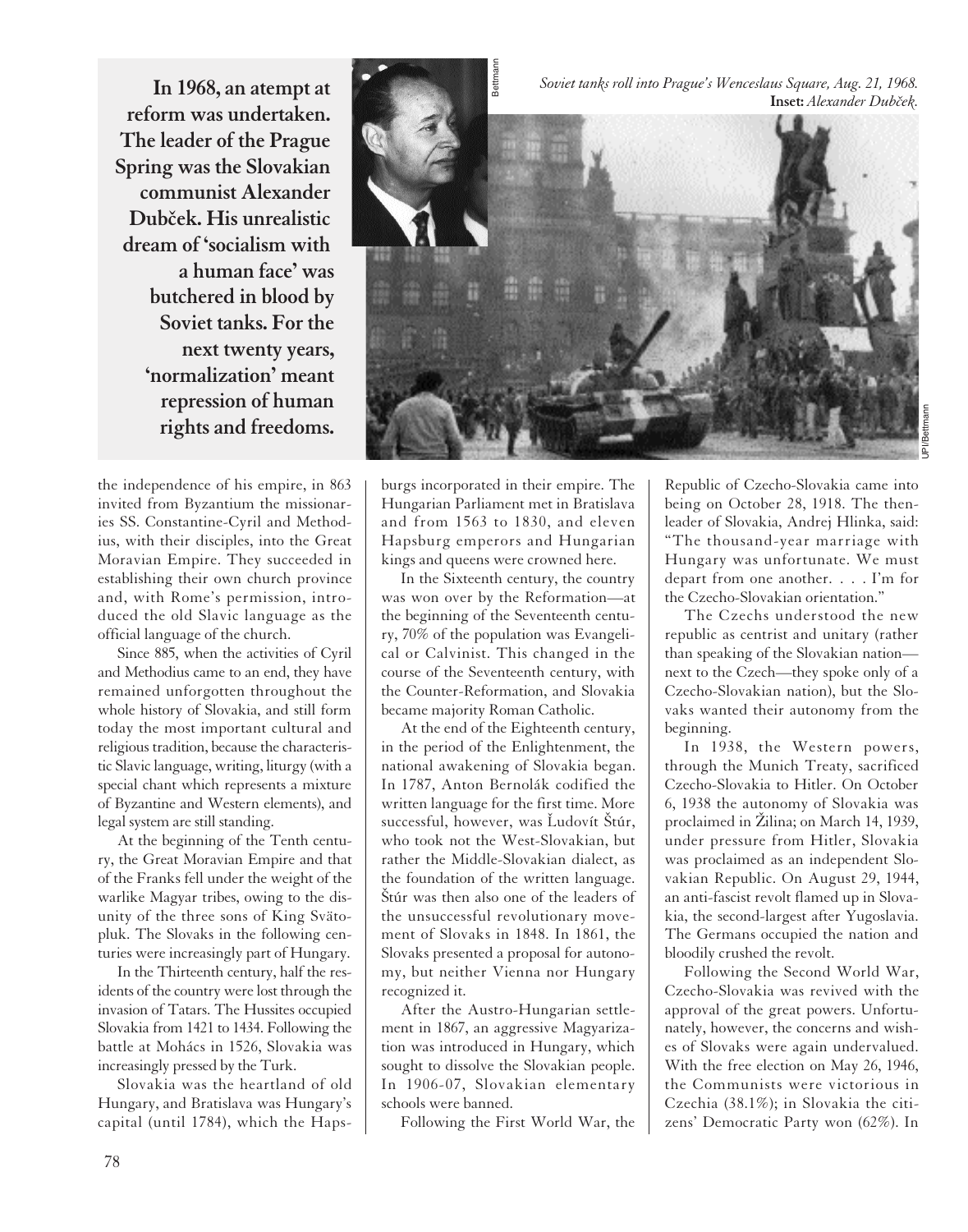the entire republic, however, the Communists received the majority although they had 1,266,000 members in Czechia, and only 128,000 in Slovakia.

The Slovak Communists supported Prague centralism, and heightened the internal policial crisis. In February the Communists led a putsch and began the introduction of a total dictatorship, with Stalinist repression, fictitious political processes, and the persecution of the Church. Thus began forty years of communist dictatorship.

In 1968, an attempt at reform was undertaken. The leader of the Prague Spring was the Slovakian communist Alexander Dubček. His unrealistic dream of socialism with a human face was butchered in blood after eight months on Aug. 21, 1968, by Soviet tanks. For the next twenty years, "normalization" was established under the leadership of another Slovakian communist, Gustáv Husák—this meant repression of human rights and freedoms. In October, the laws of the Czecho-Slovak Federation were adopted, but were again dissymmetrical, with the power center in Prague.

On December 30, 1977, the Holy See established its Slovakian church province, which is identical with the borders of today's Slovakia.

Following the fall of the totalitarian regime in November 1989, the accumulated social problems again became real. The transformation of society began. Slovakians wanted a decentralization of power and authority; the Czechs did not understand this, and wanted to remain in a "functioning federation." Discussions of the division of authority between the federation and the republic were held without success for two years.

Following the election in June 1992, the two victorious parties, in Czechia the Citizens Democratic Party of Václav Klaus, and in Slovakia the Movement for a Democratic Slovakia of Vladimír Měciar, on different bases, agreed to the dissolution of the common state. This was accepted by the two parliaments, and thus on January 1, 1993, two independent states were created by peaceful means the Czech Republic and the Slovak Republic. Thus, an old dream of Slovakians came to fulfillment at last, although under the leadership of ex-communists and atheists, in a difficult economic situation, and with a divided people.

#### **Christianity in Slovakia**

The population of today's Slovakia had come into contact with Christianity by the Second century. Archaeological finds indicate the presence of Christians in Bratislava in the Fourth century. In the Ninth century, Prince Rastislav recognized the political influence gained through the activity of German missionaries, and, for this reason, in 861 he sent his emissaries to Rome to request the creation of Slovakia's own church province. Pope Nicholas I did not fill this request, so Rastislav sent a new delegation to Constantinople. There, in 863, the Emperor Michael II sent the brothers Constantine-Cyril and Methodius to the Great Moravian

flict with King Svätopluk, and had to defend the true faith of his mission once again in Rome. After the second return to Great Moravia, Methodius died here on April 6, 885. After his death, the Slavic liturgy was banned and his students were driven out of the land. But the Slavic liturgy, through the collapse of Great Moravia, was not wholly forgotten, especially by the members of the religious orders. Our forebears nourished the seed of SS. Cyril and Methodius from one generation to another.

The national consciousness, nourished above all by priests, grew abundantly in the Nineteenth century. In the fight for the right of nationhood at that time, Catholics and Evangelicals worked closely together. In 1863, the inter-confessional association "Matica Slovenská" was founded, and in 1870 the Catholic association of St. Adalbert.

**In A.D. 863, the brothers SS. Cyril and Methodius were sent to the Great Moravian Empire, where they instructed our forefathers in the Christain faith, produced for them the Glagolitic alphabet, and translated the Holy Scripture and other liturgical books into the language of the Slavic churches. Consequently, the Slavs received their own grammar, literature, translations, and liturgy in their mother tongue earlier than many civilized nations of Europe.**

Empire, where they instructed our forefathers in the Christian faith, produced for them the Glagolitic alphabet, and translated the Holy Scripture and other liturgical books into the language of the Slavic churches.

In 867 they visited Rome, where in 868 Pope Hadrian II ratified the language of the Slavic Church as the official liturgical language. He established for Great Moravia its own archbishopric, with Methodius as the first archbishop. The Slavs, then known as Slovieni, consequently received their own grammar, literature, translations, and liturgy in their mother tongue earlier than many civilized nations of Europe.

Constantine-Cyril took sick in Rome and died there on February 14, 869. Methodius returned, but fell into conBeginning in the Twentieth century, the leader of the Catholic Slovaks, a priest named Andrej Hlinka, worked together with the Evangelical priest and author Martin Rázus; they fought for the rights and autonomy of Slovakia. And so, the country maintained its national consciousness and faith into the Twentieth century, despite repression, emigration, want, and war.

Following the putsch in February 1948, the communists began a massive fight against the Church and all democratic powers. At that time, tens of thousands were illegally sentenced to a combined many hundreds of thousands of years in prison. All religious orders, Church schools, and religious publishers and hospitals, were outlawed, i.e., dissolved. During two nights in 1950, more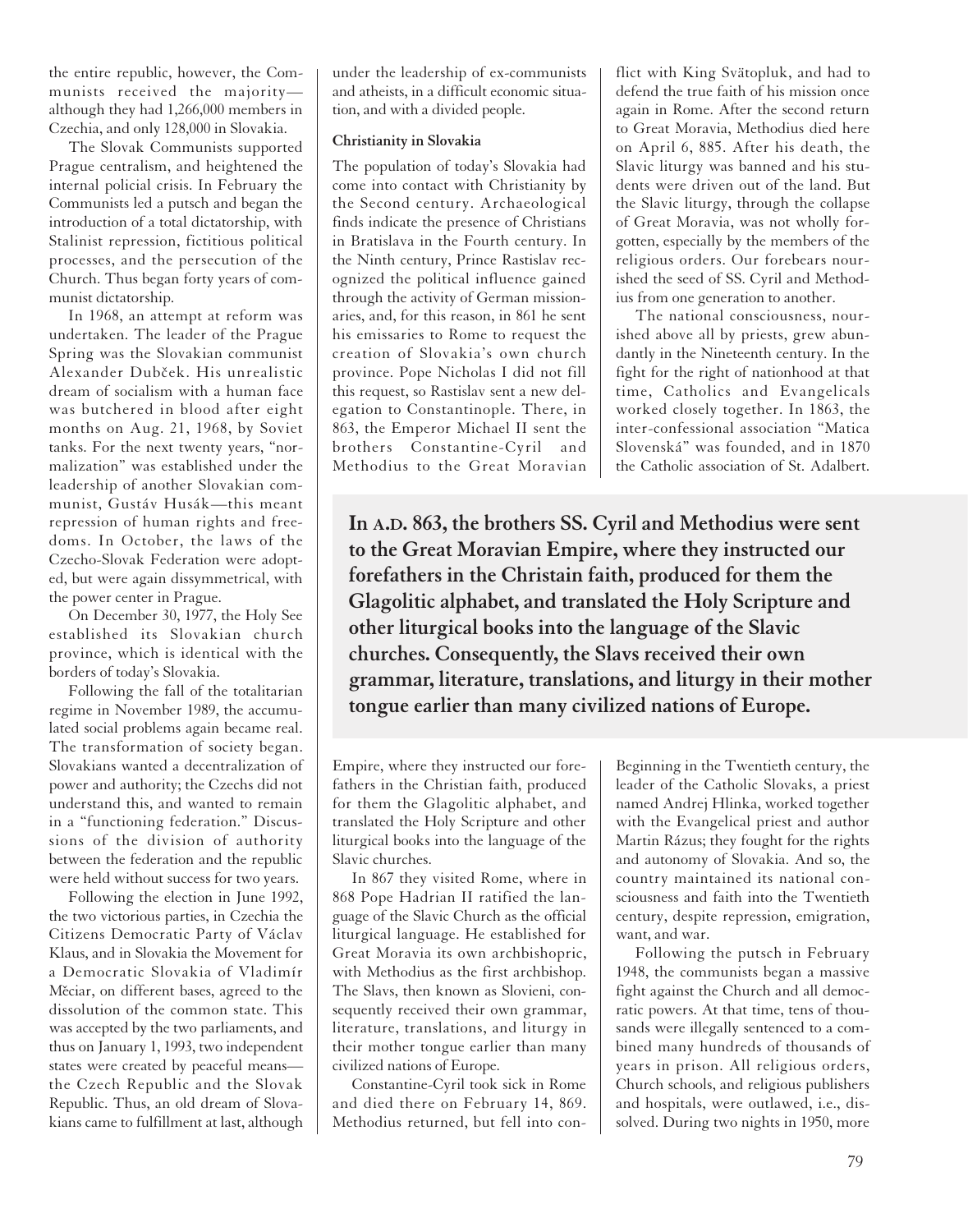than nine hundred cloisters were liquidated and approximately 15,000 members of religious orders interned.

Following a short thaw in 1968, the church was again for twenty years a silent and suffering community, which survived despite everything. It worked above all in a well-organized underground. Regular meetings of children, youth, and families were secretly conducted, "Samizdats" spread massively, and religious books were smuggled in from the West. Hundreds of thousands of the faithful took part in Marian pilgrimages. The tip of this iceberg took shape in the 200,000-person protest in Velehrad in 1985, the call for religious freedom by Cardinal Tomášek in 1988 with 600,000 endorsements, and the brutally repressed "Candle Demonstration" on March 25, 1988 in Bratislava, with which the "Soft Revolution" began.

#### **Five Year After the Turning Point**

The fall of the Iron Curtain was similar to the fall of the Roman Empire. It was demonstrated that a better world could be built on the ruins of the communist dictatorship, but it has proved to be an ever more difficult task. The enthusiasm over the end of communism awakened illusions about a quick improvement in the state of society and its future unity. After forty years of slavery we are free, but thraldom returned in another dress. Instead of joy over new possibilities, we are impatient, weary, and disappointed. We tolerate the emergence of "Sovietization" of thought: pessimism, passivity, envy, and rule from above. The orientation to short-term goals and easy solutions brings no results. We were not prepared for the assault of "consumerism," the primitive "mass culture," the rising criminality. Privatization without morality, corruption, and vain attempts at obtaining wealth without ethical norms, are dangerous. The market cannot solve all problems. In politics, hatred, revenge, seeking out enemies, and debt re-established themselves. People are again concerned about the possibility of a return of totalitarianism.

In 1989, Europe had the singular chance to bring West and East closer. This chance was allowed to pass; the divide between the rich and poor has

**In 1989, Europe had the singular chance to bring West and East closer. This chance was allowed to pass; the divide between the rich and poor has become ever larger. It is certain that Europe will either have a common future, or none at all. We should follow the direction of the Papal social encyclicals, more than the shock therapy of the I.M.F.**

become ever larger. Thus, it is certain that Europe will either have a common future, or none at all. We should therefore follow the direction of the Papal social encyclicals, more than shock therapy of the I.M.F., in order to not provoke new social convulsions.

The church had suffered grievously before the turning point in the totalitarian state, while enjoying a great authority, however. Again today, the attacks on the Church are led by the "old structures" and by manipulated people. Many also want to minimize the role of Christianity in their interpretation of the bankruptcy of communism. Those who lack the courage to attack the Church directly, direct their criticism against the Christian Democracy.

#### **Pope John Paul II in Slovakia**

Pope John Paul II, "1994 Man of the Year," is a charismatic personality. He was a worker, sportsman, poet, dramatist, and is a philosopher, author, and theologian. He is a man of faith and of prayer, a messenger of peace and of love. He conducts a dialogue with an individual just as he does with millions. His pontificate is filled with his concern to help people who are without hope.

The Pope has written twelve encyclicals, completed sixty-six apostolic trips to many countries, and carried out many beatifications and canonizations. In his latest encyclical, titled *Evangelization of Life,*



*Pope John Paul II in Slovakia.*  **Above:** *At Kosice airport, July 2, 1995.* Right: Open-air mass, Levoča, July 3.

he speaks for the culture of love for life, and about the protection of life from conception to its natural end. With his sixtysix apostolic trips, which lasted a total of 432 days, the Pope has visited 106 countries, delivered 1,959 homilies and speeches, and flown nearly a million kilometers.

His forty-sixth trip was a two-day visit to Czecho-Slovakia in April 1990. He also visited, for a single hour, the capital of Slovakia, Bratislava, where he encountered nearly a million faithful. On April 22, 1990 at 4:21 P.M., he kissed the Slovakian soil at the Vajnory Airport, and thereby honored a country that had so severely suffered during forty years of atheistic totalitarianism. "I came to you after the forty-year wandering in the desert, as after so many Good Fridays the Easter sun appears with the festive Alleluia." After the two-hour celebration, the Pope consecrated two hundred foundation stones for new churches, and took leave of the million faithful, who sang the song "O Maria Thou Mournful, You Protect Us," with the words "Until we see you again!" He left behind there a profound trail of faith, of love, and of hope.

From the foundation stones consecrated there, approximately eighty-one new churches were built. His "until we see you again" he fulfilled shortly there-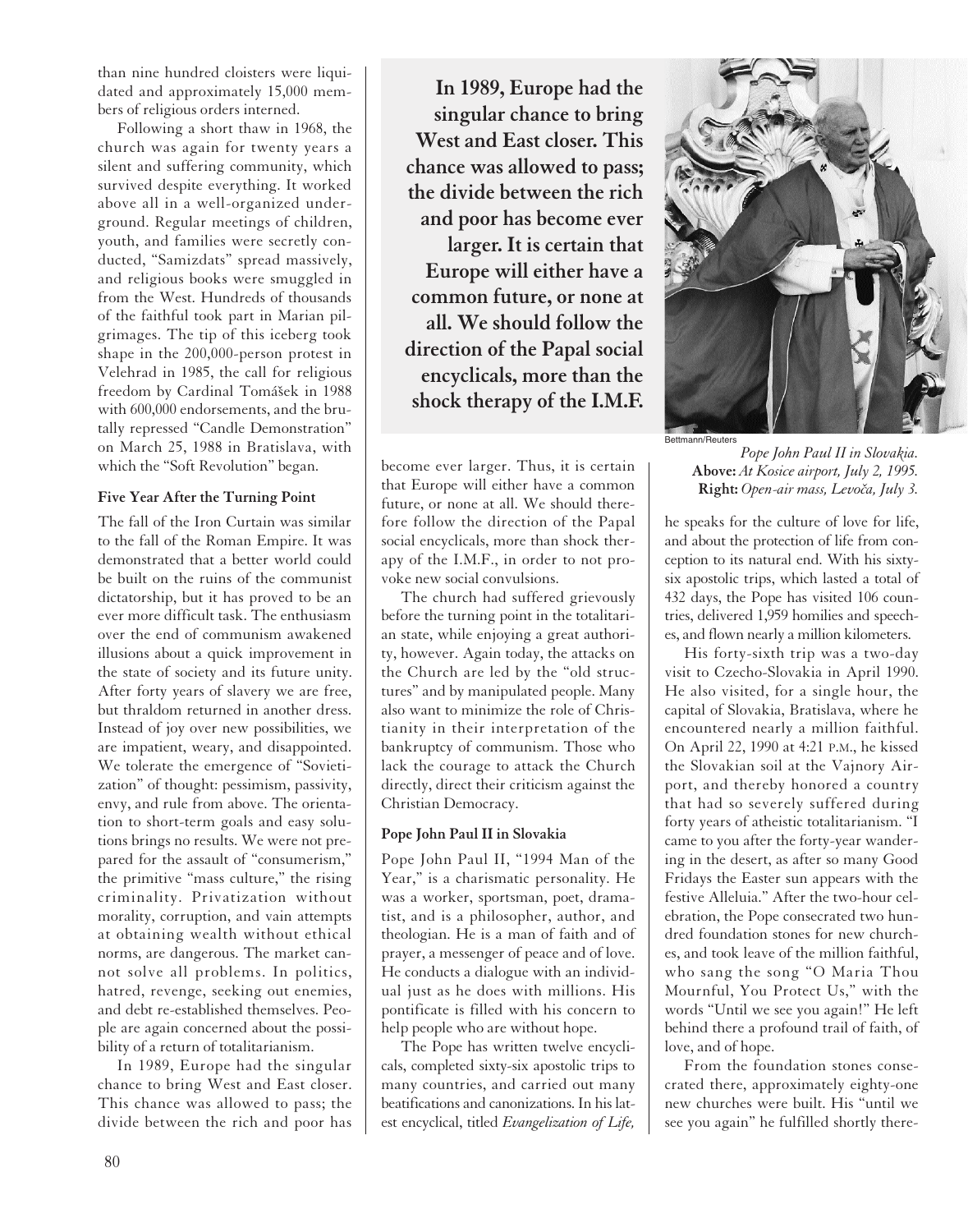**Without a moral renewal, nothing worthwhile will be created, and nothing will become better. The Papal visit signified that the Church is still ever-vigorous, that only the idea of Christianity can unify people, that the Cyril-Methodian tradition is something concrete, that the youth are discovering the value of Christianity, that one can solve the national tension in the Christian spirit, and that ecumenicism is indispensable.**



after, as, with his sixty-sixth trip, he visited the independent Slovakia.

He came at a time for which the words of St. Augustine ring true: "You run well, but on a bad track." The atmosphere of euphoria about newly gained freedom is finally gone; the situation is worse than it was in 1990. In place of a new morality, tolerance, and spiritual culture, we are living through disunity, thoughtlessness, and avarice.

On Good Friday 1995, the Salesians organized an unconventional Stations of the Cross in Petržalka, a gigantic silolike residence on the right bank of the Danube. The fourteen stations were in front of a brothel, a discotheque, a prison, and an area where recently murder, suicide, brutality, and abortions had occurred. This, too, is today's Slovakia.

The Slovaks, who see themselves as a Christian people in the Cyril-Methodius tradition, are hardly conducting themselves in this tradition, however. The wounds of totalitarianism are deeper than generally understood. Under cover of freedom and democracy, Christianity was put into question, and Christians were again shoved aside.

Five years ago, the Pope was greeted by former communists who barely knew the Our Father. This year, when there is only one solitary member of the regime without a communist past, it was the same.

The visit of the Pope occurred from June 30 to July 3, 1995. During these days, the Holy Father visited the capital at Bratislava, Nitra, the place of pilgrimage Šaštín, Košice, Prešov, a further place of pilgrimage Levoča, and the High Tatra. His visit was received with great jubilation and joy. At the divine services nearly two million faithful took part, more than a third of all the residents of Slovakia.

The Pope opened his meetings everywhere with the words "Peace be with you," and ended with the words, "until we see you again!" Only God knows whether this Pope—who spoke the entire time in Slovakian, and, what is more, who said, "I was born a Pole, but in my heart I am a Slovak"—will visit our country once more.

On June 30, 1995, the President of the Slovakian Republic, Michael Kováč, greeted the Pope with the words: "Today, in the hour of weariness and of resignation by many, I ask you to bring us courage, and to bring our faith out of the private sphere, out of the churches, and into the political, cultural and economic life." To the priests, members of orders, and seminarians, the Pope said, in the Bratislava Cathedral: "During the communist dictatorship many of you proved yourselves heroic and true to Christ. With Him you have suffered, successfully resisting injustice and brutality. Your suffering has brought rich fruits of holiness and God's mercy and will yet bring you more."

The evening before, the Pope had met with youth in the time-honored Nitra, the cradle of Slovakian Christianity. The altar was adorned with an eight-meter-high crucifix, cut from a hundred-year-old linden tree. The Bishop of Nitra, Cardinal Ján Chrysostom Korec, who had secretly ordained priests and bishops, and, though not guilty, had spent ten years in prison for his faith, greeted the Pope. To work, he had written more than sixty religious books, which could only first appear after the political change-over.

The Holy Father told the 300,000 mostly youth, "Build the bridge between the second and third millennia, consecrate yourself entirely to the work of the new evangelization. Do not fear the radical demands of evangelizing. Know that the Holy Spirit is stronger in you than the spirit of the world. SS. Cyril and Methodius, at the risk of their own lives, refused to subordinate their faith to power. Don't let yourselves be deceived by the ideology of false freedom."

The Pope interspersed his sober speech, delivered in Slovakian, with Polish comments, which were understood by